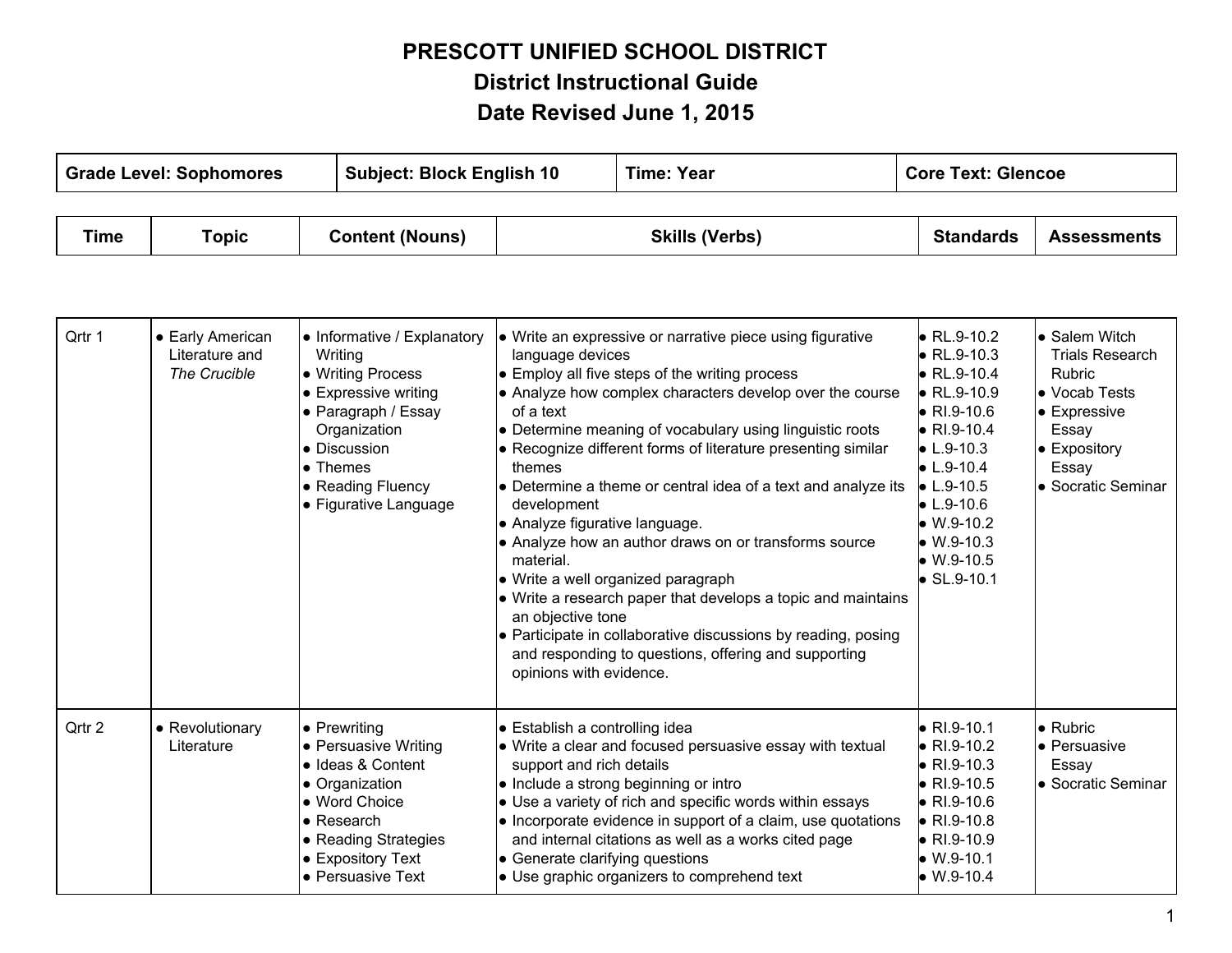## **PRESCOTT UNIFIED SCHOOL DISTRICT District Instructional Guide Date Revised June 1, 2015**

| <b>Grade Level: Sophomores</b> |       |                        | <b>Subject: Block English 10</b> |                       | <b>Time: Year</b> |                  | <b>Core Text: Glencoe</b> |  |
|--------------------------------|-------|------------------------|----------------------------------|-----------------------|-------------------|------------------|---------------------------|--|
|                                |       |                        |                                  |                       |                   |                  |                           |  |
| <b>Time</b>                    | Topic | <b>Content (Nouns)</b> |                                  | <b>Skills (Verbs)</b> |                   | <b>Standards</b> | <b>Assessments</b>        |  |

|        |                                                                                        |                                                                                         | • Connect text to experience and related texts<br>• Evaluate the argument and specific claims in a text;<br>determine if reasoning is valid and balanced according to<br>the "rhetorical triangle"<br>• Make relevant inferences by synthesizing concepts and<br>ideas from a single reading selection<br>• Identify central argument<br>• Describe how persuasive techniques contribute to the<br>power of persuasion<br>• Evaluate a speaker's point of view, reasoning, and use of<br>the rhetorical devices, including pathos, logos, and ethos. | $\bullet$ SL.9-10.1<br>$\bullet$ SL.9-10.3<br>$\bullet$ SL.9-10.6<br>$\bullet$ L.9-10.1<br>$\bullet$ L.9-10.5                                                                                                                                                                |                                                               |
|--------|----------------------------------------------------------------------------------------|-----------------------------------------------------------------------------------------|------------------------------------------------------------------------------------------------------------------------------------------------------------------------------------------------------------------------------------------------------------------------------------------------------------------------------------------------------------------------------------------------------------------------------------------------------------------------------------------------------------------------------------------------------|------------------------------------------------------------------------------------------------------------------------------------------------------------------------------------------------------------------------------------------------------------------------------|---------------------------------------------------------------|
|        | • Regionalism<br>$\bullet$ Realism and The<br>Adventures of<br><b>Huckleberry Finn</b> | • Expository Writing<br>• Organization<br>• Conventions<br>• Literary Elements          | • Write a piece of Expository writing<br>• Use a structure that fits the type of writing<br>• Use conventions correctly within their functional writing<br>• Analyze literary elements<br>• Determine a theme or central idea of a text and analyze its<br>development over the course of the text                                                                                                                                                                                                                                                   | $\bullet$ RL.9-10.1<br>$\bullet$ RL.9-10.2<br>$\bullet$ RL.9-10.3<br>$\bullet$ RL.9-10.4<br>$\bullet$ RL.9-10.5<br>$\bullet$ W.9-10.3<br>$\bullet$ SL.9-10.1<br>$\bullet$ SL.9-10.2<br>$\bullet$ SL.9-10.4<br>$\bullet$ L.9-10.3<br>$\bullet$ L.9-10.4<br>$\bullet$ L.9-10.5 | • Rubric<br>• Expository<br>Writing                           |
| Qrtr 3 | • WWI and The<br><b>Great Gatsby</b><br>$\bullet$ Harlem<br>Renaissance                | • Themes<br>$\bullet$ Imagery<br>• Word Choice<br>• Color connotations and<br>symbolism | • Discuss author's choice of words and how imagery sets<br>tone and advances theme<br>• Write literary analysis in response to a novel<br>• Use a prewriting plan to develop main ideas<br>• Employ all five steps of the writing process to compose an                                                                                                                                                                                                                                                                                              | $\bullet$ RL.9-10.1<br>$\bullet$ RI.9-10.6<br>$\bullet$ W.9-10.2<br>$\bullet$ W.9-10.3<br>$W.9-10.9$<br>$W.9-10.10$                                                                                                                                                          | $\bullet$ Rubric<br>• Journal<br>• Literary Analysis<br>Essay |